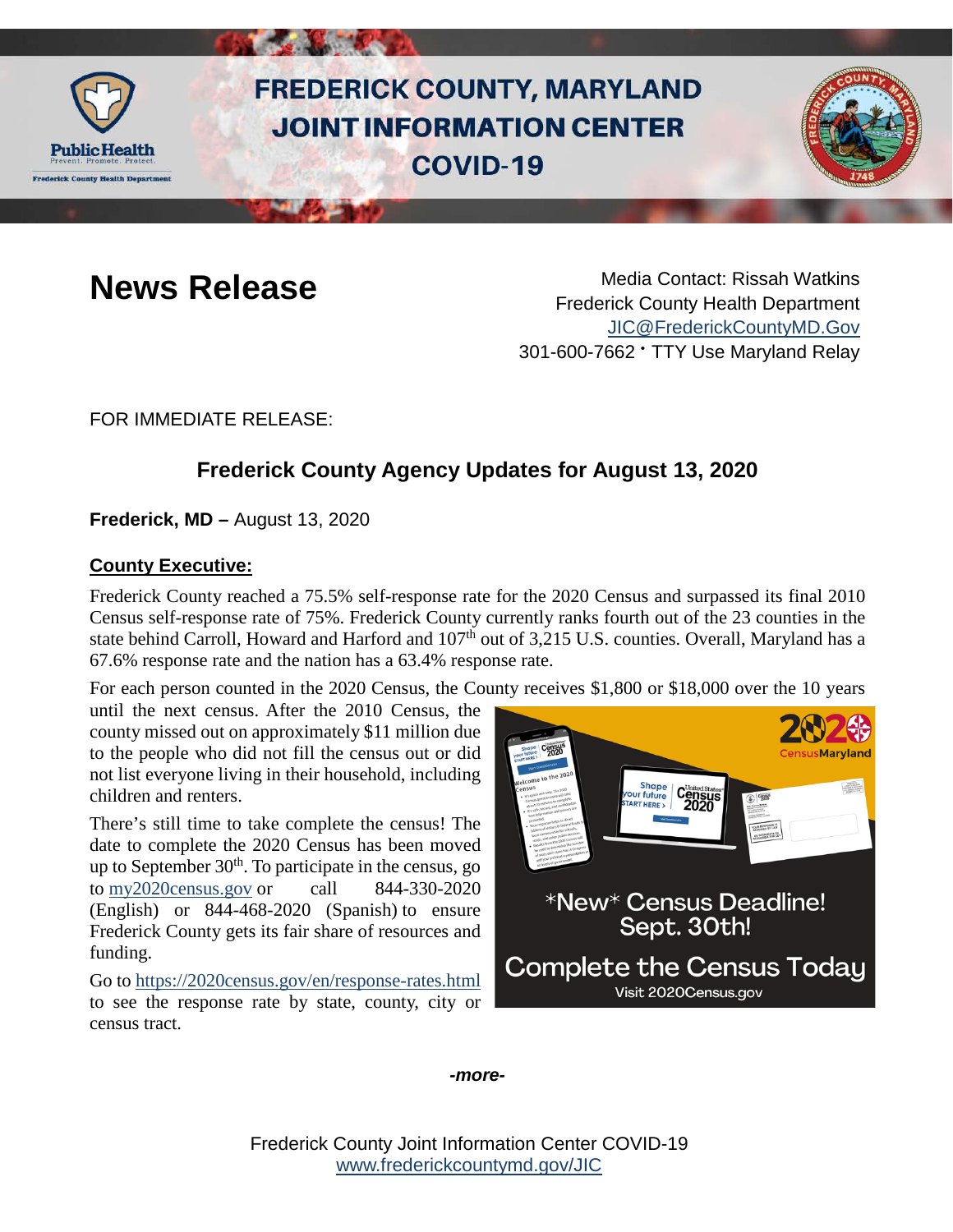

#### **Page 2/JIC**

### **Frederick County Health Department:**



Please check our dashboard for daily statistics: [http://FrederickCountyMD.gov/COVIDstats.](http://frederickcountymd.gov/COVIDstats)

#### *Our Ongoing Response*

The Frederick County Health Department has just entered our 29<sup>th</sup> week of COVID-19 response. We are continuing to have regular COVID-19 update phone conferences with all of our local partners, health care providers, public schools, private schools, institutions of higher education, and behavioral health providers. We also have a substantial number of health department nurses assigned to work directly with every long term care facility, day care center, and congregate living facility.

Starting in June, we have been holding Community Testing Sites throughout the county and have held clinics in over a dozen locations. Our goal is to make testing convenient for the communities around the testing locations, since some people may not have access to the other testing locations, such as CVS, Walmart, or the Frederick Health Hospital drive-thru testing.

In July, we moved our PPE supplies to a climate controlled location to prevent our supplies (and our workers!) from melting in the heat. We are continuing to receive PPE from the state and from local purchases so that we can ensure adequate supply when it's needed. Health Department employees never thought they'd become certified fork lift drivers, but they have!

We are continuing to use the state system for contact tracing, covidLINK. We have a dedicated team working on contact tracing, including some of our School Health staff who may continue depending on how many schools reopen. Please answer the phone if you get a call from MD COVID and provide accurate information. We will never ask for financial information or payment.

This is our 86<sup>th</sup> update from our Joint Information Center (JIC) since March! JIC updates are going out on Tuesdays and Thursdays, unless there is a need for an urgent update. Our JIC has members from 20+ agencies from around the county. We meet on a regular basis to share updates from our agencies and identify questions and issues from our community. We have been working hard to report the updates and numbers we have confidence in on a regular basis to keep our community informed, as well as answer all the questions you have. We appreciate the "shares" and "likes" that help us get our message out into our community, and for every conversation you have with friends and family to pass on our updates.

*-more-*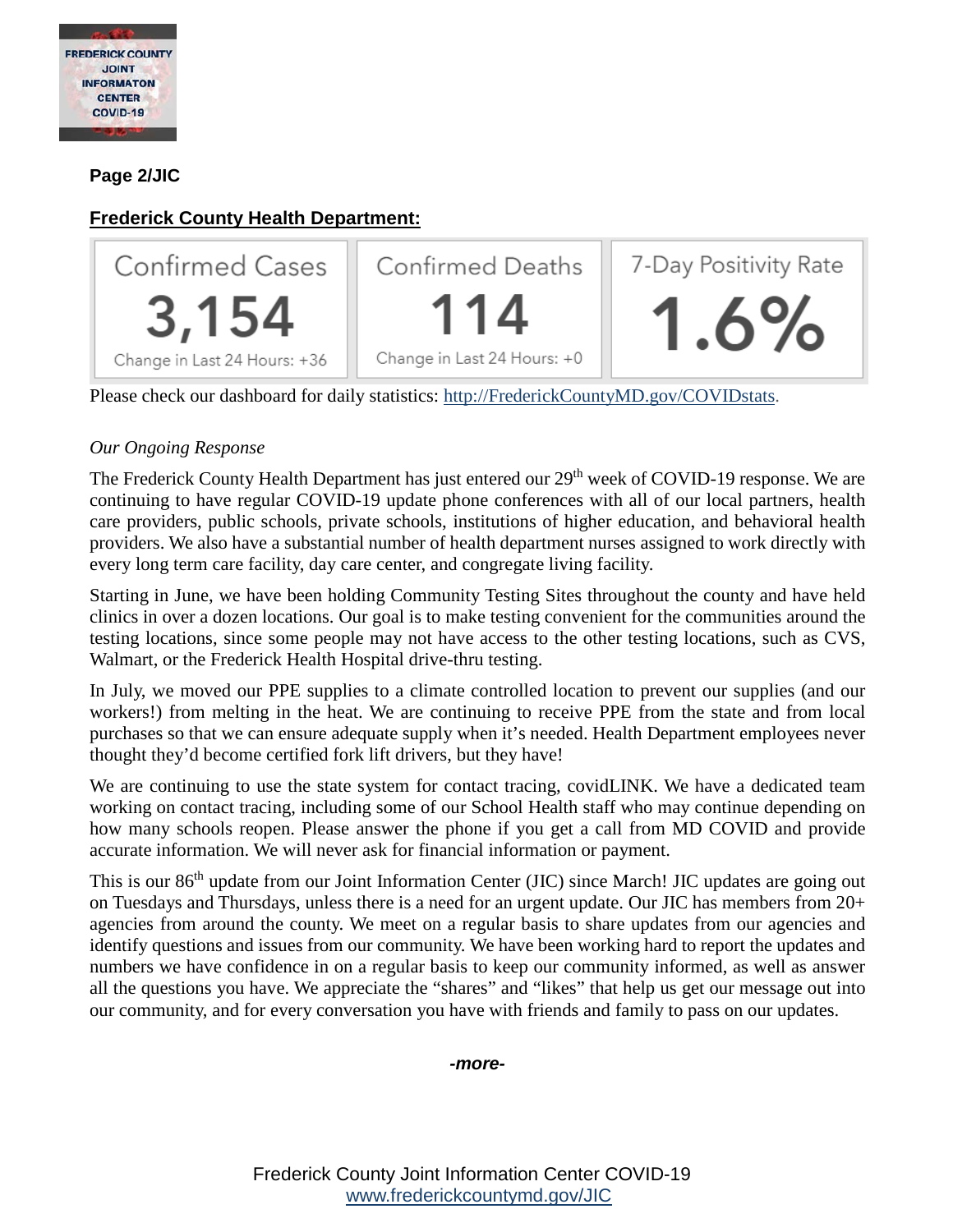

#### **Page 3/JIC**

#### *Frequently Asked Question*

Q: What should I do if people working in a business or doctor's office aren't wearing face coverings?

A: According to Governor Hogan's [Order from July 31,](https://governor.maryland.gov/wp-content/uploads/2020/07/Gatherings-10th-AMENDED-7.29.20.pdf) all persons in Maryland over the age of 5 years old are required to wear a face covering while they are indoors at any location where members of the public are generally permitted, which includes businesses and medical offices.

- If you are concerned about a business in Frederick County, please send an email with the name of the business and any relevant details to [FCHDBusinessInfo@FrederickCountyMD.Gov.](mailto:FCHDBusinessInfo@FrederickCountyMD.Gov)
- Complaints about a healthcare facility's implementation of these measures should be directed to the Office of Health Care Quality at [https://health.maryland.gov/ohcq/Pages/Complaints.aspx.](https://health.maryland.gov/ohcq/Pages/Complaints.aspx)
- If your complaint includes issues related to services provided by a Physician, you can contact the Maryland Board of Physicians at 410-764-4777 or visit their website: [https://www.mbp.state.md.us.](https://www.mbp.state.md.us/)

#### **Frederick Health Hospital:**

Frederick Health Hospital COVID-19 testing site is located at Frederick Health Village off of Monocacy Blvd:

1 Frederick Health Way Frederick, MD 21701 [Click Here for directions](https://urldefense.com/v3/__https:/goo.gl/maps/d5TZ4av5yXetu8xHA__;!!I2-OFBIJoQBJqqeup9g!WmTYd1bweOB5nGkUqrCRaOOYimYRsnYu1OLnCKzLzUMN4zbitAGcqI-djHSC7Y2VDNfuTYlHh7r9aw$)

Testing runs daily, 7A.M.-2 P.M. Testing is available to all, no symptoms required.

High Health Closures: Any time the temperature is forecasted to reach 90 degrees or higher during our operational hours of 7am-2pm, we will close the testing site at 11am. No one else will be permitted to line up after 11am, but we will finish testing those patients that are already in line. For the latest information on changes & updates to our testing site's schedule, please visit our [official Facebook page.](https://www.facebook.com/frederickhealth)

If you are in need of pre-operative COVID testing for an upcoming Frederick Health procedure, proceed to our location at 501 West 7th Street. This site will operate 12 noon-2 p.m.

Due to high testing volume, we are experiencing increased turnaround times for results and increased phone calls. If you do not speak with one of our team members, please leave a message at 240-566-3152 and we will return your call within 48 hours.

*-more-*